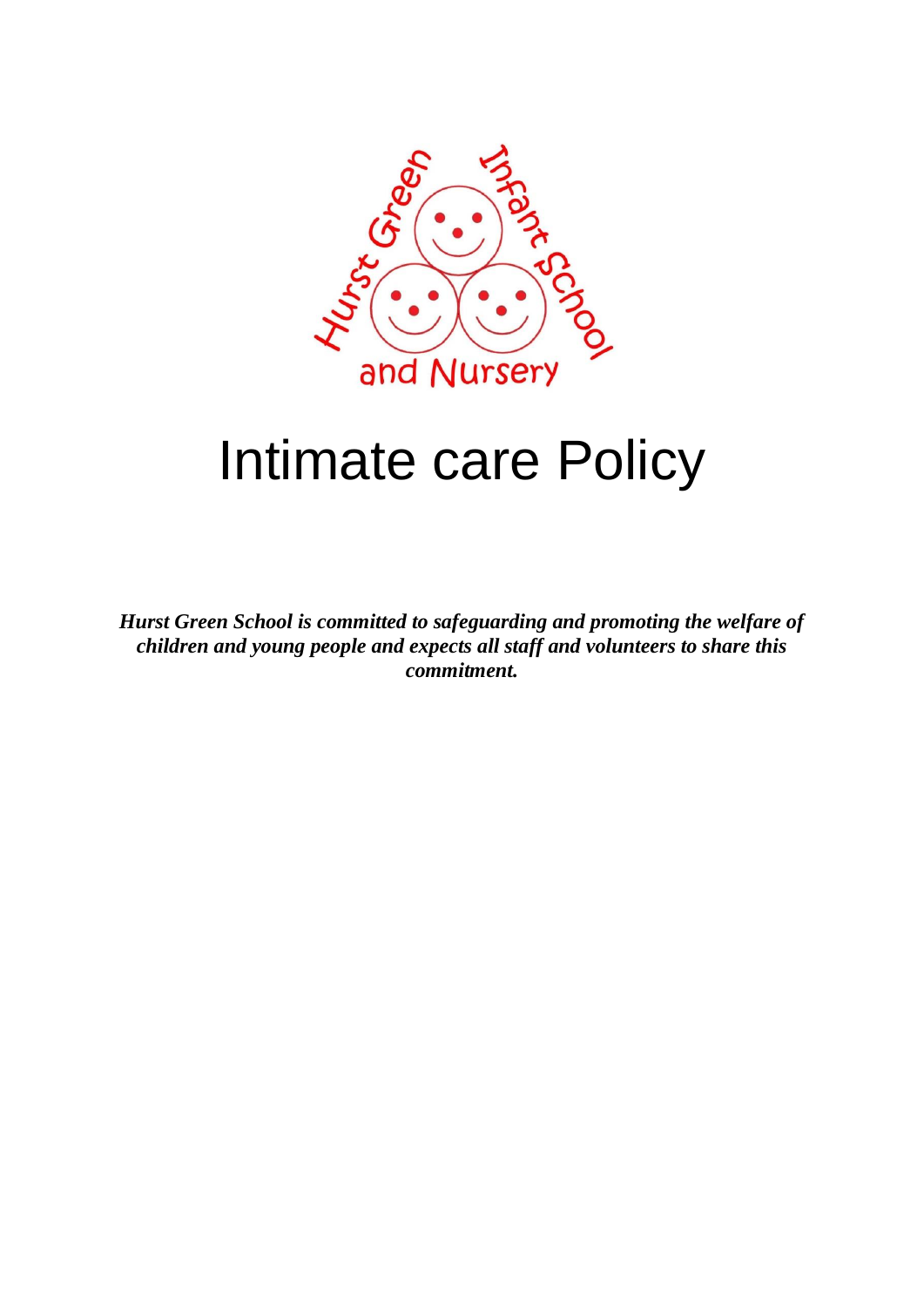

## **HURST GREEN INFANT SCHOOL & NURSERY**

### **INTIMATE CARE POLICY**

**Governor Lead:** Chair of Governors

| <b>Nominated Lead Member of Staff:</b> | <b>Head Teacher</b>         |
|----------------------------------------|-----------------------------|
| <b>Status &amp; Review Cycle:</b>      | Statutory/every three years |
| <b>Next Review Date:</b>               | January 2025                |

#### **INTRODUCTION**

Staff who work with young children or children who have special needs realise that the issue of intimate care is a difficult one and requires staff to be respectful of children's needs.

This policy aims to:

- safeguard the rights and promote the welfare of the children;
- provide guidance and reassurance to staff whose role includes intimate care procedures;
- assure parents that staff are knowledgeable about personal care and that their individual concerns are taken into account.

'Intimate care' can be defined as 'care tasks of an intimate nature, associated with bodily functions, bodily products and personal hygiene, which demand direct or indirect contact with, or exposure of, the sexual parts of the body.' Examples include care associated with continence and menstrual management, as well as more ordinary tasks such as help with washing or bathing.

Intimate care tasks may include:

- dressing and undressing (including underwear)
- helping someone to use a toilet
- changing nappies
- cleaning, wiping or washing intimate parts of the body

Personal care tasks may include:

- feeding
- administering oral medication
- hair care
- dressing and undressing (clothing)
- washing non-intimate body parts
- prompting to go to the toilet

Children's dignity will be preserved and a high level of privacy, choice and control will be provided to them. Staff who provide intimate care to children have a high awareness of child protection issues. Staff behaviour is open to scrutiny and staff at Hurst Green Infant School and Nursery work in partnership with parents and carers to provide a continuity of care for children wherever possible.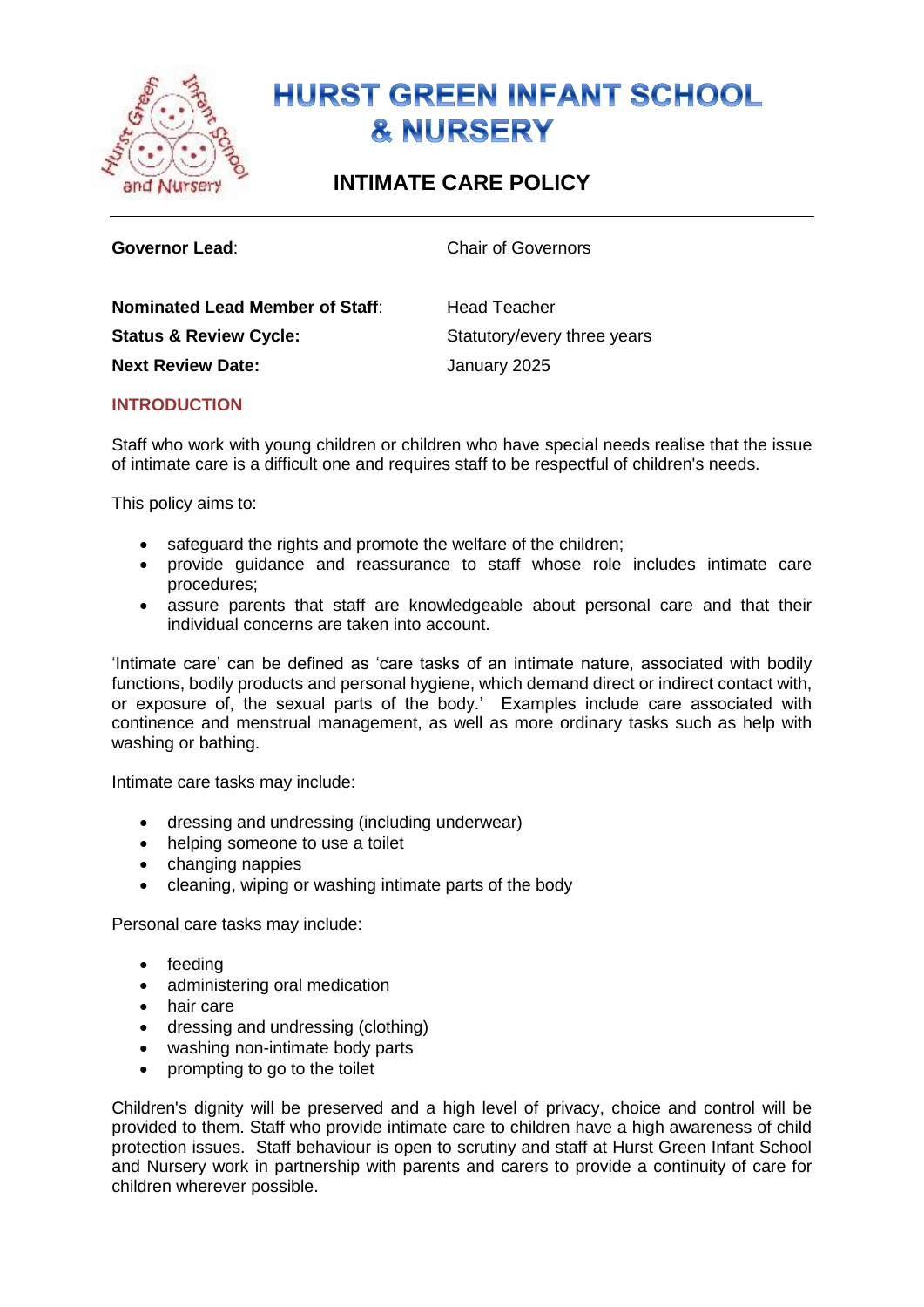Staff deliver a full personal safety curriculum, as part of Personal, Social and Health Education, to all children as appropriate to their developmental level and degree of understanding. This work is shared with parents who are encouraged to reinforce the personal safety messages within the home.

Children's individual intimate care needs cannot be seen in isolation or separated from other aspects of their lives. Encouraging them to participate in their own intimate or personal care is part of our general approach towards facilitating participation in daily life.

Hurst Green Infant School and Nursery is committed to ensuring that all staff responsible for the intimate care of children will undertake their duties in a professional manner at all times. They are aware that children with additional disabilities are particularly vulnerable. Staff involved in these children's intimate care will be sensitive to their specific needs.

#### **At Hurst Green Infant School and Nursery, we recognise the need to treat all children with respect when intimate care is given. No child will be attended to in a way that causes distress or pain.**

#### **TOILET TRAINING**

As with all developmental milestones in the EYFS, there is a wide variation in the time at which children master the skills involved in being fully toilet trained. For a variety of reasons, children may:

- be fully toilet trained
- have been fully toilet trained but regressed a little while, due to the excitement and stress of starting at a setting
- be fully toilet trained at home but have accidents in the setting, or vice versa
- be nearly there but need some reminders or encouragement
- not be toilet trained, but respond well to a structured toilet training process
- be fully toilet trained but have a serious disability or learning difficulty
- have developmental delays but, with additional support, will master these skills
- have SEND and might require help with some or all aspects of personal care

#### **OUR APPROACH TO BEST PRACTICE**

All children who require intimate care are treated respectfully at all times. The child's welfare and dignity are of paramount importance. Children are encouraged to express choice and to have a positive image of their bodies.

#### **Confident, self-assured children who feel that their body belong to them are less vulnerable to sexual abuse.**

- Staff who provide intimate care are trained to do so (including Child Protection and Health and Safety training in moving and handling) and are fully aware of best practice. Apparatus will be provided to assist with children who need special arrangements following any assessment from the physiotherapist or occupational therapist, as required.
- There is careful communication with each child who needs help with intimate care in line with their preferred means of communication (verbal, symbolic, etc.) to discuss the child's needs and preferences. The child is made aware of each procedure that is carried out and the reasons for it.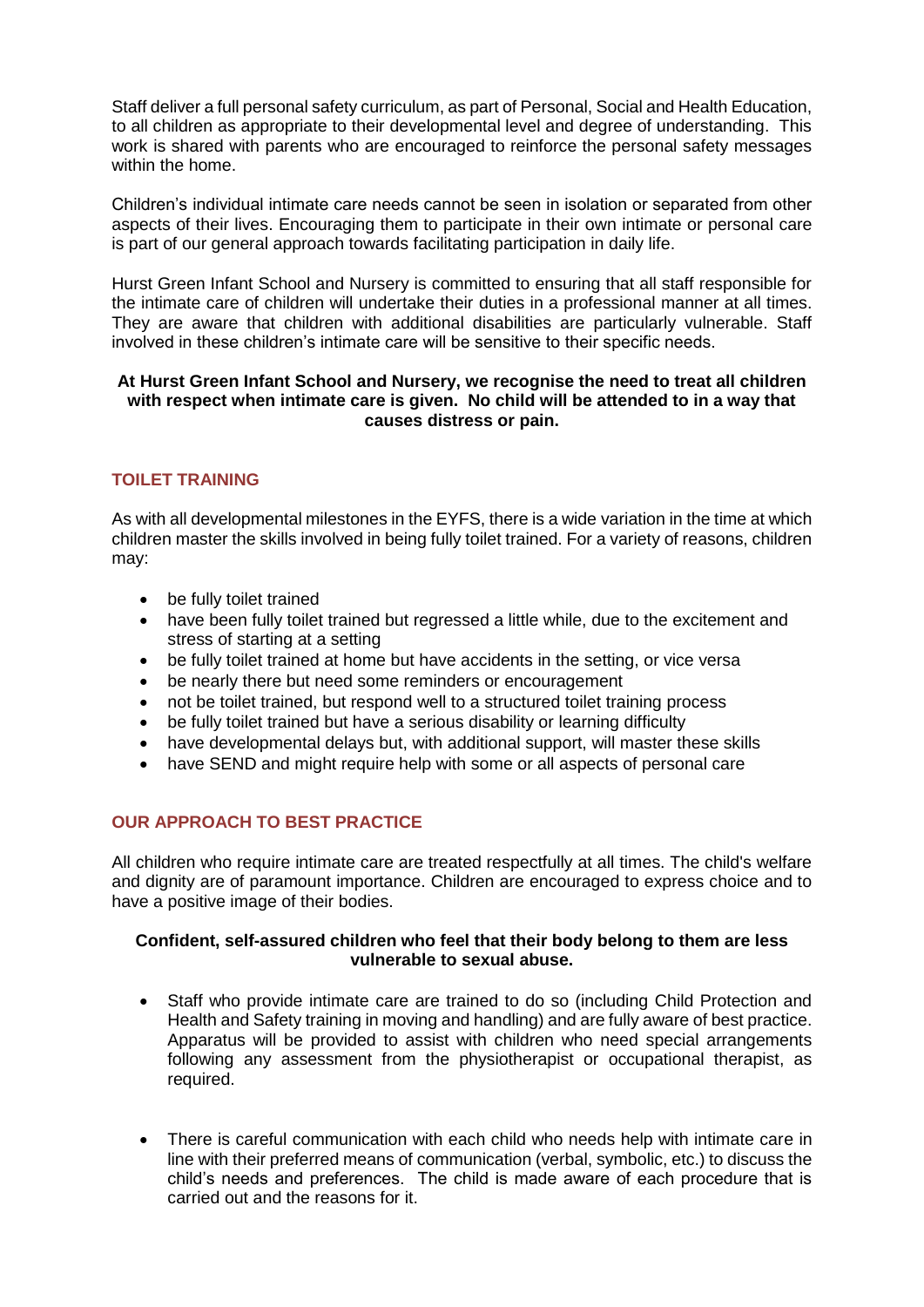- As a basic principle, children will be supported to achieve the highest level of autonomy that is possible, given their age and abilities. Staff will encourage each child to do as much for him or herself as possible. This may mean, for example, giving the child responsibility for washing him or herself.
- Individual intimate care plans will be drawn up for particular children as appropriate to suit the circumstances of the child, through consultation with parents. These plans include a full risk assessment to address issues such as moving and handling, personal safety of the child and the carer and health. Parents will be given a copy of their child's individual intimate care plan, along with a copy of this policy for further reference. A signed copy of the intimate care plan will be returned to the school and kept on file.
- Each child's right to privacy will be respected. Careful consideration will be given to each child's situation to determine how many carers might need to be present when a child needs help with intimate care. Where possible one child will be cared for by one adult, unless there is a sound reason for having two adults present. If this is the case, the reasons should be clearly documented.
- At Hurst Green Infant School and Nursery, we have decided that where a child is heavily soiled and/or needs an adult to clean them, an additional adult will be present outside the toilet cubicle to act as an extra safeguard for both the child and the carer. A parent will be informed as soon as possible after the event, where this has happened.
- Wherever possible the same child will not be cared for by the same adult on a regular basis; there will be a rota of carers known to the child who will take turns in providing care. This will ensure, as far as possible, that over-familiar relationships are discouraged from developing, while at the same time guarding against the care being carried out by a succession of completely different carers.

Parents will be involved with their child's intimate care arrangements on a regular basis. A clear account of the agreed arrangements will be recorded on the child's care plan. The needs and wishes of children and parents will be carefully considered alongside any possible constraints; e.g. staffing and equal opportunities legislation.

Each child will have an assigned senior member of staff to act as an advocate to whom they will be able to communicate any issues or concerns that they may have about the quality of care they receive.